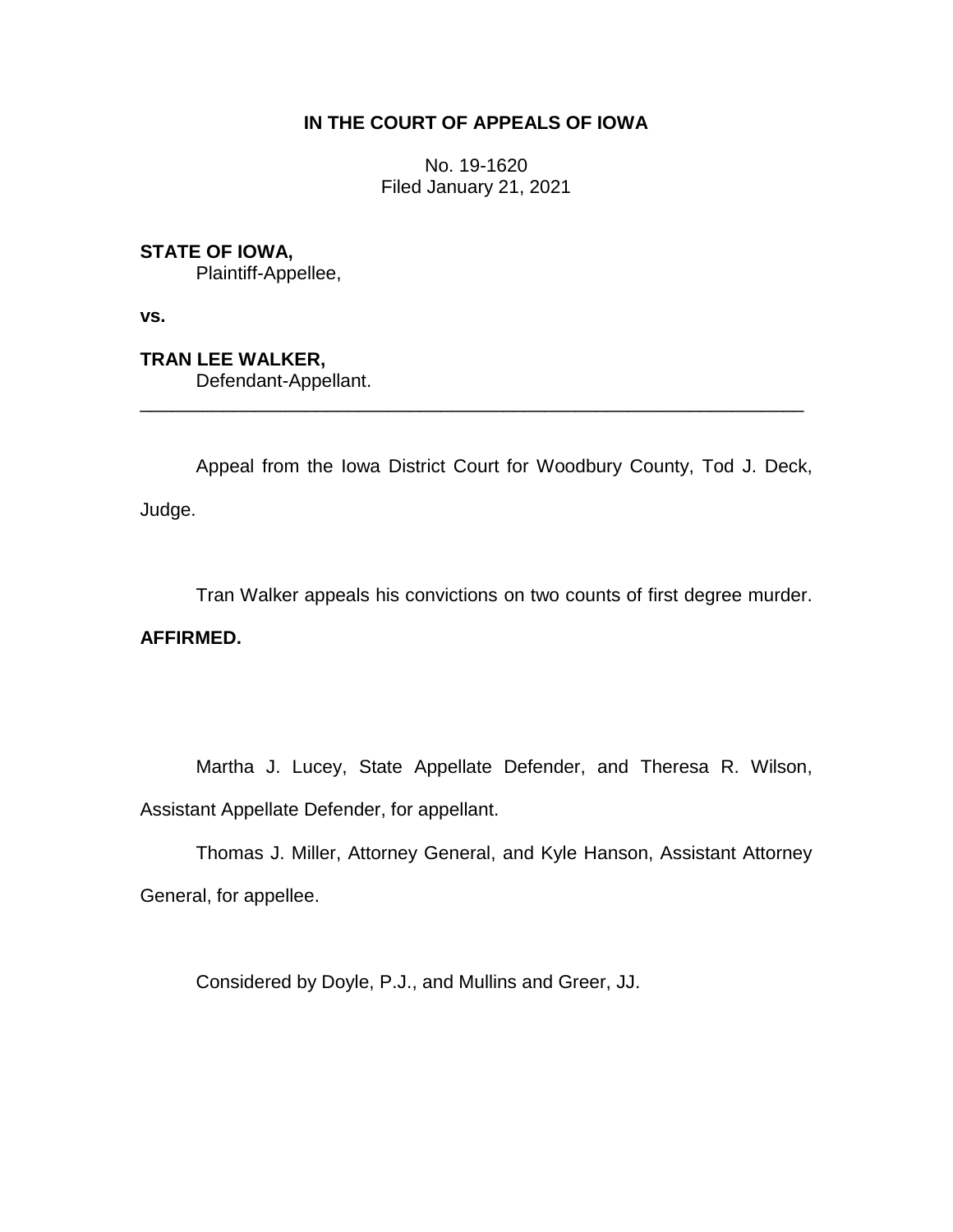### **DOYLE, Presiding Judge.**

Tran Walker stabbed Paiten Sullivan forty-three times and Felipe Negron Jr. seventeen times. Both victims bled out and died as a result of their multiple stab wounds. Walker was charged with two counts of first-degree murder. After a bench trial, Walker was found guilty as charged. On appeal, Walker argues the State failed to present sufficient evidence to prove he could form the specific intent necessary for first-degree murder. He argues that the evidence of his mentalhealth problems was enough to negate a finding of specific intent. He requests that his convictions, sentence, and judgment be vacated and his case remanded to the district court for entry of conviction, sentence, and judgment for the lesser offenses of second-degree murder, or that his conviction, sentence, and judgment for the first-degree murder of Negron be reduced to second-degree murder. Concluding that sufficient evidence supports a finding that Walker formed the specific intent to kill each victim, we affirm.

#### **Background Facts.**

In the months before the murders, eighteen-year-old Walker dated seventeen-year-old Sullivan. They were involved in an on-again/off-again relationship. They broke up in January 2018. Walker was hurt. He took the breakup badly and wanted closure. In late January, seventeen-year-old Negron, a friend of Walker's, told Walker Sullivan wanted to meet so they could talk. Negron and Sullivan picked Walker up. Negron drove while Walker and Sullivan sat in the back. The three drove to a local Wal-Mart and parked in the parking lot. Walker and Sullivan discussed their relationship, and at some point, Sullivan told Walker she did not love him anymore. Walker later told detectives "Like, I wasn't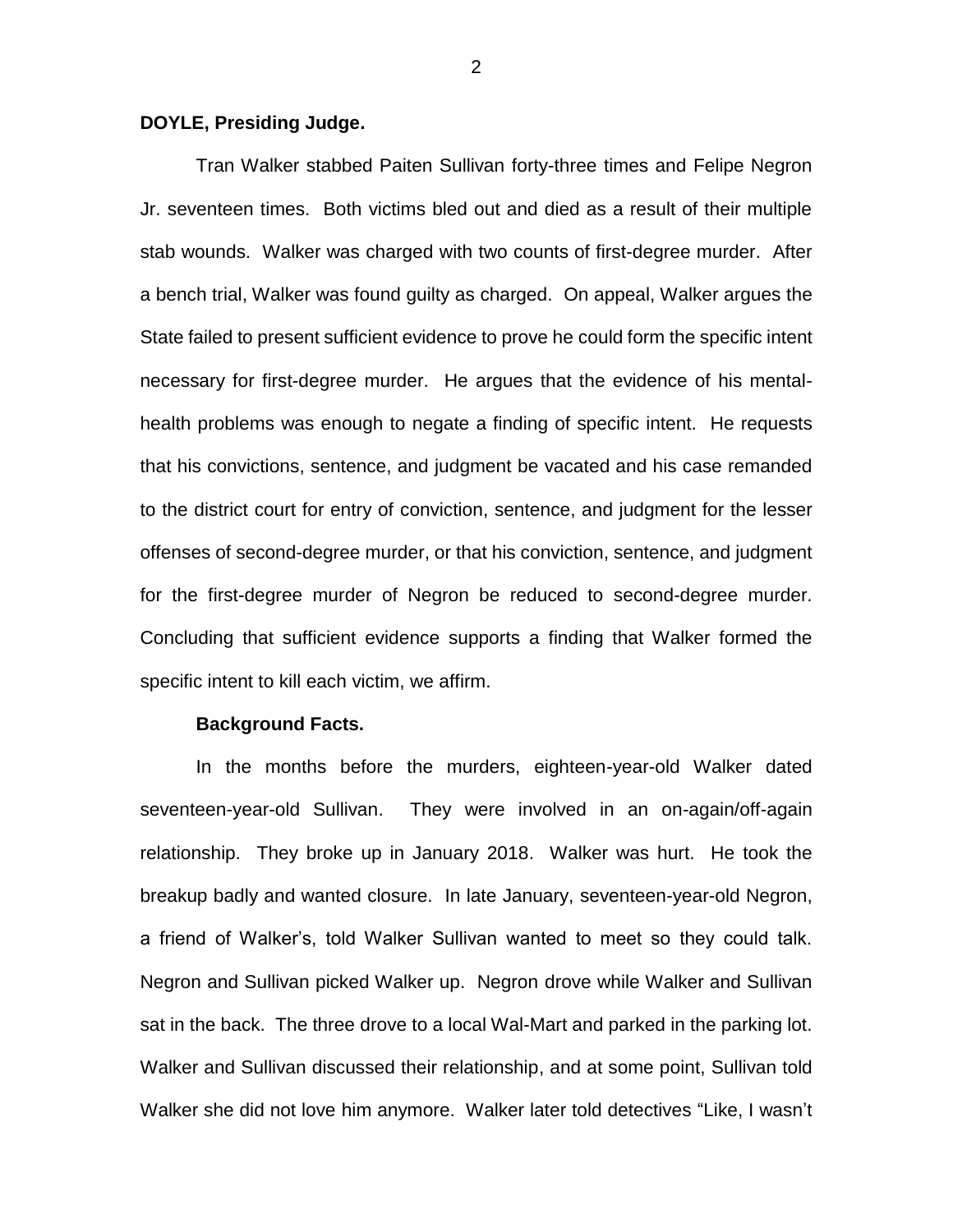angry. I didn't feel anything about it, I was just like, okay." The three left the parking lot to take Sullivan home, and they continued to engage in a casual conversation.

Once the trio neared a bar called Pete's 20th Tavern, Walker took out his knife and started stabbing both Sullivan and Negron. Walker claimed he could not remember whom he stabbed first. Negron stopped the car and tried to intervene, but Walker stabbed him. Walker stabbed Sullivan at least forty-three times and stabbed Negron seventeen times. At the same time, about 1:00 a.m., two men, Luis Bernal and Taylor Sarff, were standing outside Pete's 20th Tavern. They heard a scream and saw a girl being attacked by a male down the street. Sarff testified he saw Sullivan ducking and Walker chasing her. Both men ran towards Sullivan and Walker. As they approached, they noticed Sullivan collapsing and falling to the ground. Bernal then saw Negron getting out of the car and asking for help. "Can you help me?" asked Negron. "He stabbed me." When Bernal asked Negron who had done this, Negron replied "Tran Walker." In the meantime, Sarff was holding Sullivan on the ground and tried to wrap her wounds with his sweatshirt. Then, both Sarff and Bernal saw a man dressed in black, later identified as Walker, running away from the scene.

At the same time Michael Hayden, a nurse, was driving to Pete's 20th Tavern when Hayden noticed Negron laying in the snow. Hayden pulled over and attended to Negron. Hayden asked Negron if he knew his attacker, and Negron garbled that it was Tran Walker. By the time paramedics arrived, Hayden could not feel any pulse from Negron. The paramedics found Sullivan pulseless and not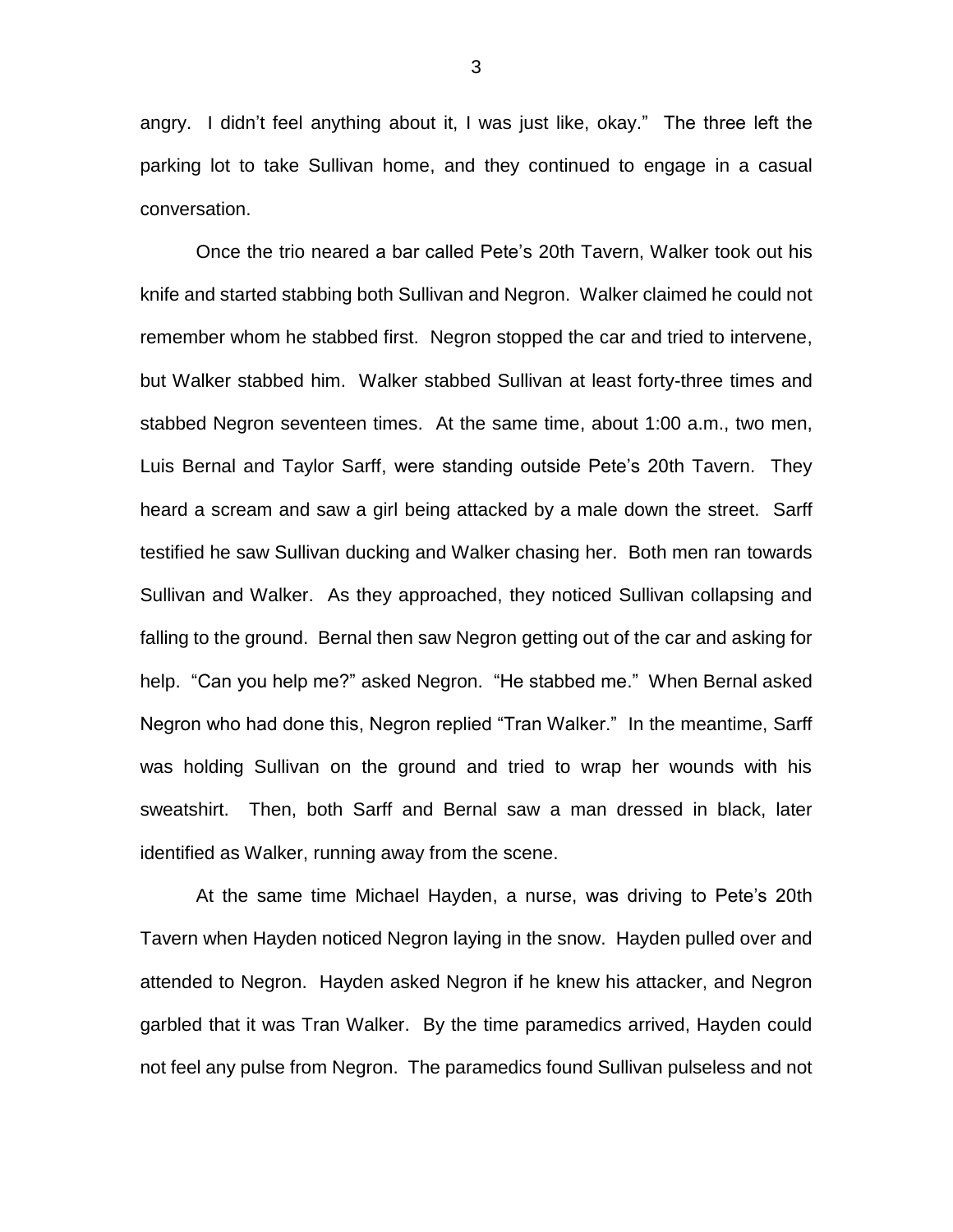breathing. The paramedics took both Sullivan and Negron to the hospital but were unable to revive them. Both died from bleeding out because of their stab wounds.

Walker ran away from the scene. Around 1:40 a.m. Walker called a friend and asked her to pick him up take him to his mother's place. The friend testified that Walker's voice "sounded very anxious, and like, he was very full of adrenaline." Since she did not have a car available, she could not pick Walker that night.

Having no means of transportation, Walker walked through the neighborhood and crossed the back yard of Alyssa Anderson. Anderson had a home surveillance system outside her house that captured Walker dropping a dive knife by her garage. The police eventually found the knife, footprints, and a blood trail in the snow outside her house. Forensic tests revealed Walker's and Sullivan's DNA on the knife. The police also found a second knife inside the car the trio had been riding in. That knife had a mixture of Sullivan's DNA on the blade and Negron's DNA on the handle. DNA samples taken under Negron's fingernail revealed Walker's DNA. Walker's palm prints were also identified on the car and on the knives.

Bleeding and injured, Walker walked up to a local Hy-Vee and asked to use the bathroom. Hy-Vee employees directed him to the store's restroom. At first Walker explained his wounds by saying he "got jumped." The Hy-Vee employees called the police. Once the police arrived they found Walker in the restroom, blood on the floor, blood on the sink, and quite a bit of paper towel with blood. After a pat down, the police found a third knife on Walker. Walker's hand was bloody, and it appeared that he had cut himself and was trying to cater to that injury. The police

4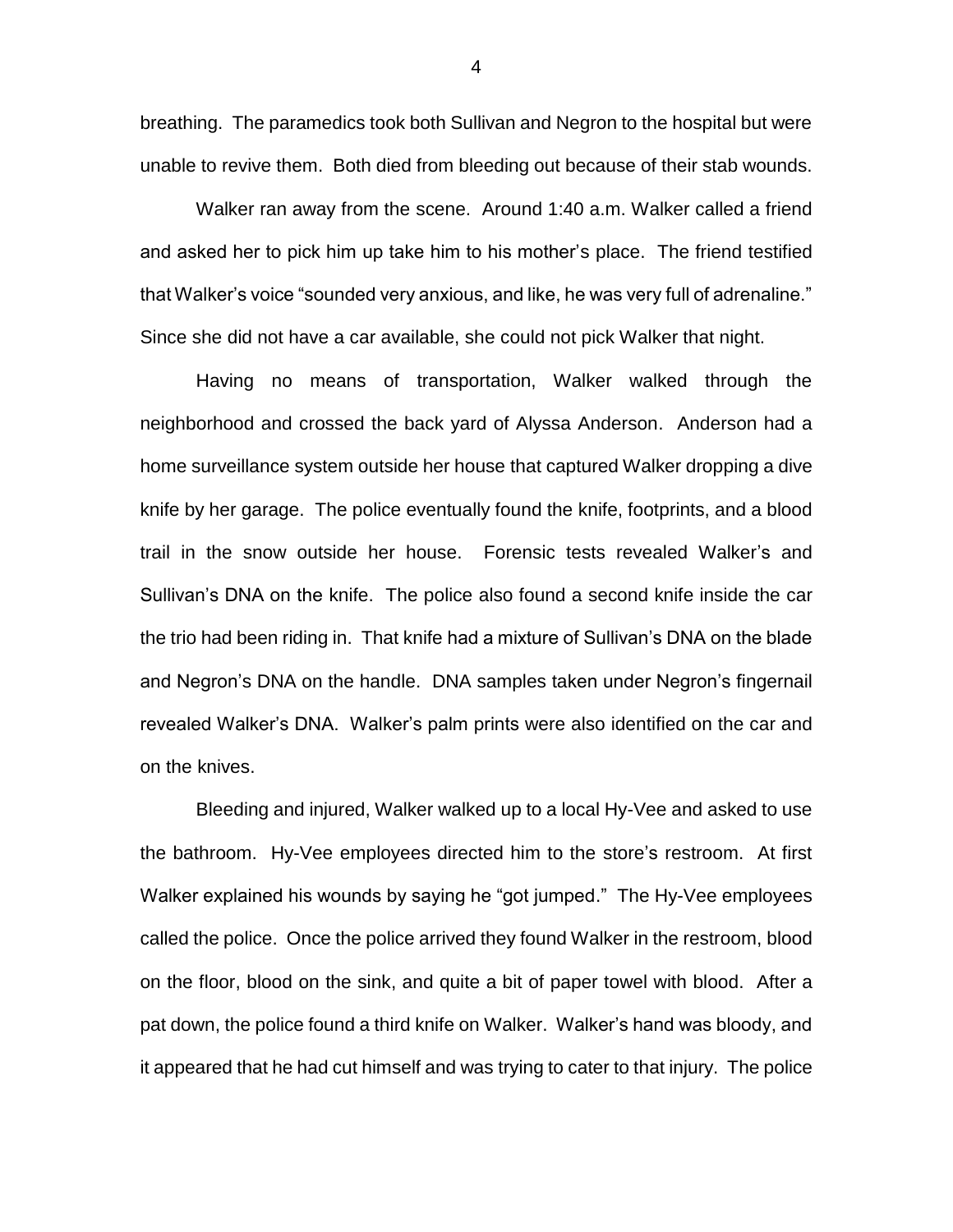placed Walker under arrest and took him to a hospital and then to the police station. Walker was placed in an interrogation room.

Detectives questioned Walker after he waived his *Miranda*<sup>1</sup> rights. Walker at first denied remembering stabbing the victims but eventually admitted to killing Sullivan and Negron. He admitted using the dive knife found at Anderson's house and using the knife found in the car to stab Sullivan and Negron. He admitted wanting Sullivan to die but not Negron. The police obtained a copy of Walker's Facebook messages. Many messages revealed Walker wanted to kill and disfigure Sullivan and anyone who stepped in his way.

The State charged Walker with two counts of first-degree murder for the deaths of Sullivan and Negron, in violation of Iowa Code section 707.2(1)(a) (2018). Walker waived his right to a jury trial and after a bench trial the district court found Walker guilty as charged. He now appeals his convictions.

# **Standard of Review.**

Sufficiency of the evidence challenges are reviewed for correction of errors at law. "The district court's findings of guilt are binding on appeal if supported by substantial evidence. Evidence is substantial if it would convince a rational trier of fact the defendant is guilty beyond a reasonable doubt." To determine whether substantial evidence supports the trial court's verdict, we consider all the evidence and the record in the light most favorable to the trial court's decision. To support the verdict, ''[t]he evidence must be such that, when considered as a whole, a reasonable person could find guilt beyond a reasonable doubt.'' We draw all legitimate inferences in support of the verdict. However, "[e]vidence which merely raises suspicion, speculation, or conjecture is insufficient."

 $\overline{a}$ <sup>1</sup> *Miranda v. Arizona*, 384 U.S. 436 (1966).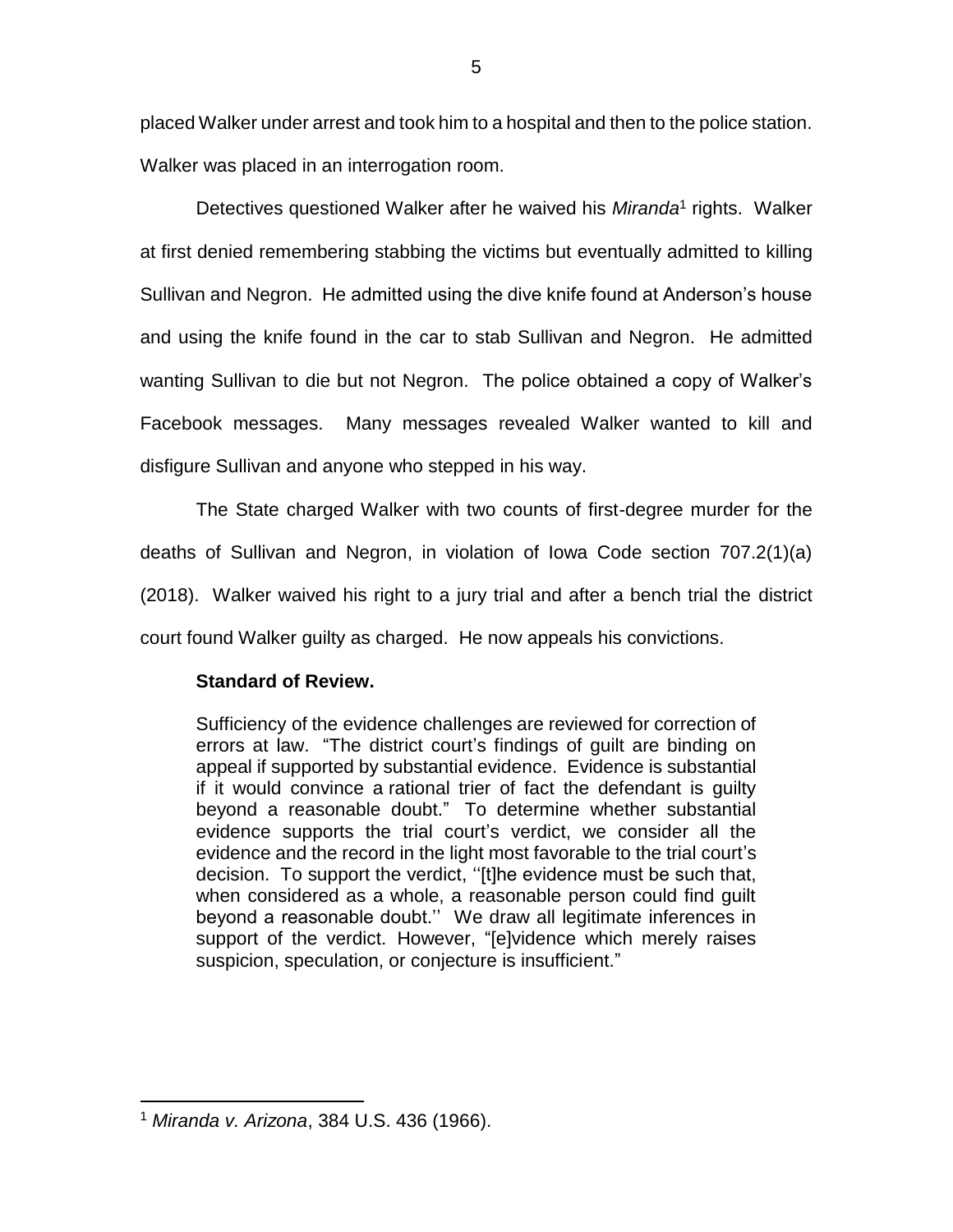*State v. Hearn*, 797 N.W.2d 577, 579-80 (Iowa 2011) (alteration in original) (citations omitted). Direct and circumstantial evidence are equally probative. *State v. Huser*, 894 N.W.2d 472, 491 (Iowa 2017).

### **Analysis.**

#### **A. Sufficiency of the Evidence-Specific Intent.**

Walker contends the State failed to present sufficient evidence to prove he could form the specific intent necessary for first degree murder. Under Iowa Code section 707.2(1)(a), a person commits first-degree murder if that person "willfully, deliberately, and with premeditation kills another person." Additionally, a conviction for a first-degree murder requires proof of a specific intent to kill. *State v. Serrato*, 787 N.W.2d 462, 469 (Iowa 2010). "[S]pecific intent requires an act calculated to produce a result that the law forbids." *State v. Fountain*, 786 N.W.2d 260, 264 (Iowa 2010). Our supreme court has recognized that specific intent is present when from the circumstances the accused must have subjectively desired the prohibited result. *Id*. Iowa's stock jury instruction on specific intent provides:

"Specific intent" means not only being aware of doing an act and doing it voluntarily, but in addition, doing it with a specific purpose in mind.

Because determining the defendant's specific intent requires you to decide what [he] [she] was thinking when an act was done, it is seldom capable of direct proof. Therefore, you should consider the facts and circumstances surrounding the act to determine the defendant's specific intent. You may, but are not required to, conclude a person intends the natural results of [his] [her] acts.

Iowa Crim. Jury Instructions 200.2. Since specific intent is seldom capable of direct proof, it may be shown by circumstantial evidence and the reasonable inferences drawn from that evidence. *State v. Walker*, 574 N.W.2d 280, 289 (Iowa 1998). A fact finder may presume "a person intends the natural consequences of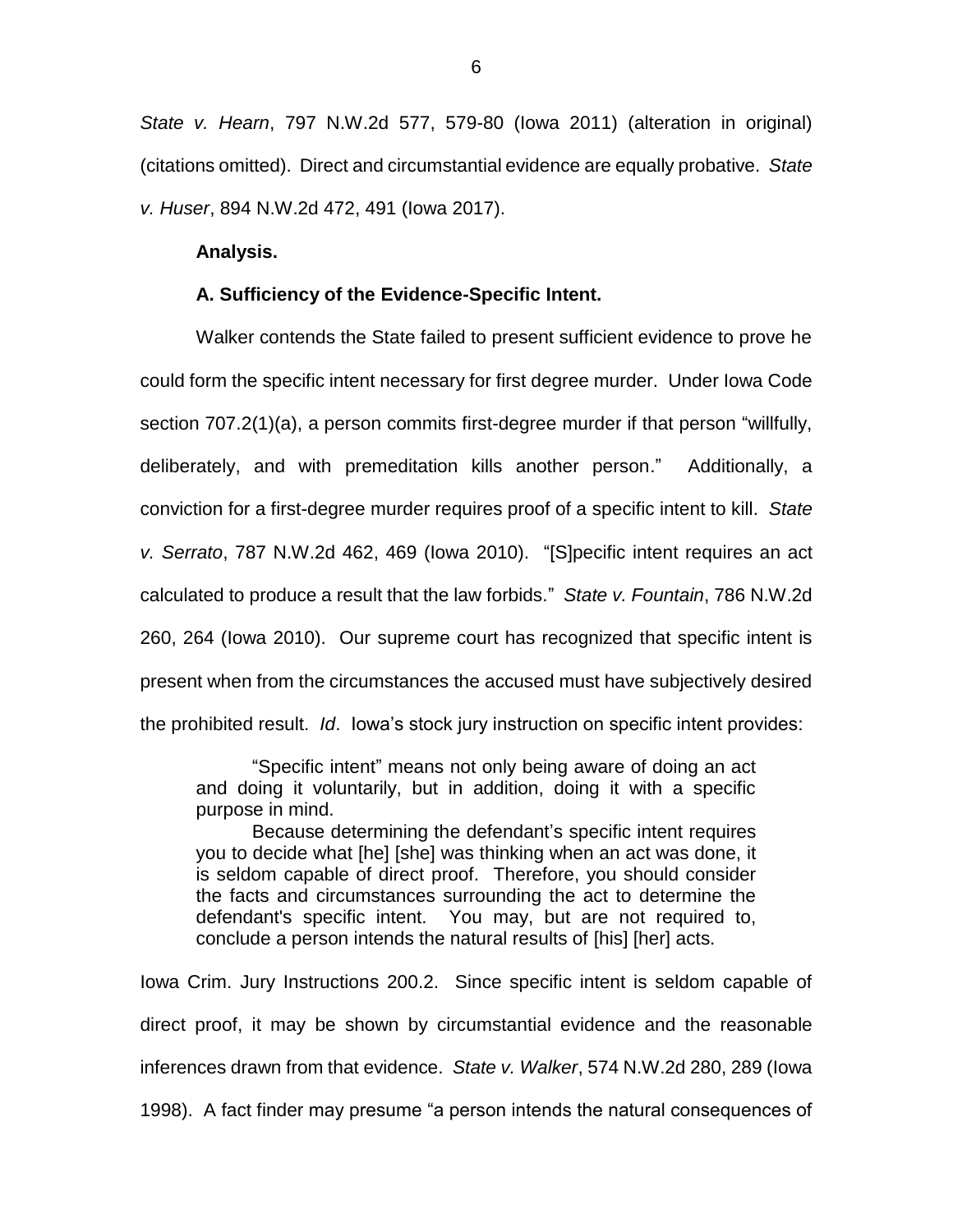his intentional acts." *State v. Chatterson*, 259 N.W.2d 766, 770 (Iowa 1977). And

"[m]ultiple [stab] wounds refute any suggestion of inadvertence or mistake and

supply strong evidence of malice and intent to kill." *State v. Poyner*, 306 N.W.2d

716, 718 (Iowa 1981).

The district court found:

Considering element 4 of both counts, the court finds that the State has proven this element by proof beyond a reasonable doubt. The court finds that the actions of the defendant were willful. The act of stabbing two victims multiple times is intentional and not accidental. The court infers from the use of a dangerous weapon with the ability to deliberate that the defendant acted with premeditation and the specific intent to kill.

Finally, the court finds that the defendant acted deliberately. The knife used and hidden by the defendant belonged to the defendant, having been given to him by Scott Rogers. He brought this and another knife with him that evening. He stabbed two individuals. He caused 43 total injuries to Sullivan and 17 total injuries to Negron. The events spilled from the vehicle into the nearby street. Not only did the defendant have time to premeditate and deliberate; he, in fact, did deliberate and premeditate. Absent insanity, under the facts of this case, the court cannot conceive of way by which this crime could have been committed that was not deliberate and premeditated. To stab one person multiple times and turn to another person and stab them multiple times almost demands deliberation and premeditation. The defendant had motive derived from his relationship with Sullivan; he engaged in planning activity by bringing more than one dangerous weapon, and the time, effort, and violence necessary to inflict the injuries sustained by the victims show deliberation and premeditation as does the continuation of the actions even after injury to the actor. The State has proven Element 4 by proof beyond a reasonable doubt.

After our review of the evidence, we agree. Evidence of the multiple stab wounds

inflicted upon each victim suffice to establish the requisite intent to kill—even

without considering Walker's use of dangerous weapons, his statements before

the murders, and his admissions afterwards.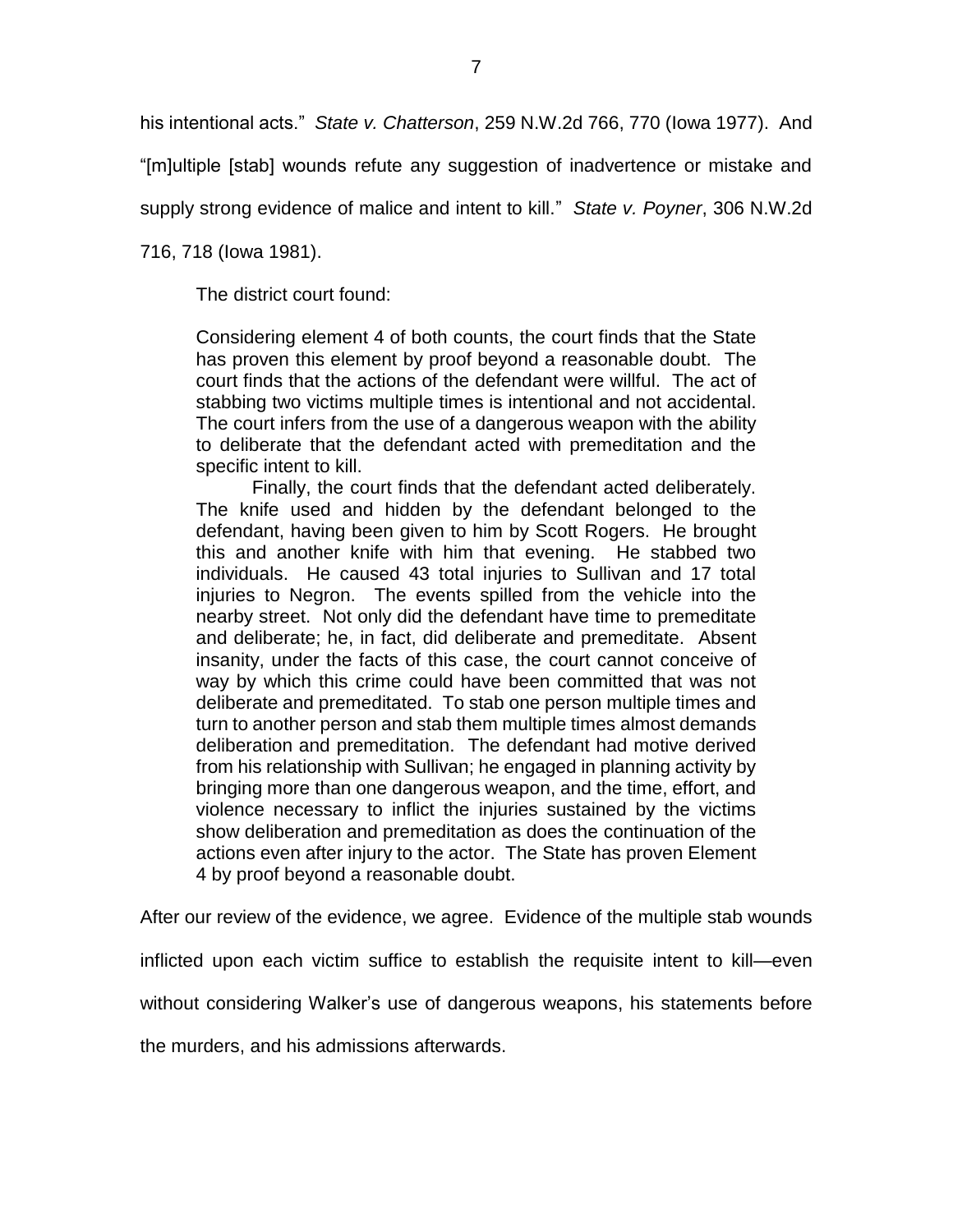### **B. Diminished Responsibility.**

Walker contends that no rational fact finder could have found beyond a reasonable doubt that he could form the specific intent required for first-degree murder because evidence of his mental-health problems was enough to negate a finding of specific intent to kill. Walker claims he suffered from multiple mentalhealth issues and was actively experiencing visual and auditory hallucinations.

The doctrine of diminished responsibility has been recognized in Iowa as a matter of common law. "[D]iminished responsibility may be offered as a defense where an accused, because of a limited capacity to think, is unable to form a necessary criminal intent." The diminished responsibility defense allows a defendant to negate the specific intent element of a crime by demonstrating due to some mental defect she did not have the capacity to form that specific intent.

*Anfinson v. State*, 758 N.W.2d 496, 502 (Iowa 2008) (alteration in original)

(footnote and citations omitted). On this issue, the district court found:

While the defendant did not present any evidence, the defendant did elicit testimony suggesting the defendant had mental impairment or mental health issues that may have been in existence, or active, during the events underlying this action. The State objected to some of that evidence. There was no notice of defenses filed by the defendant. Iowa Rule of Criminal Procedure 2.11(11)(d) does prohibit a defendant from offering evidence on such a defense without a notice of defenses; however, acknowledging the dispute between the parties regarding what it means to "offer evidence" and deferring to the defendant's right to a defense, the court allowed the evidence and considers the related defenses. The court finds that there was evidence of the existence of some level of mental impairment or mental health issues, but that the evidence does not support the defenses.

With regard to a defense of diminished capacity, the court finds that the State has proven, as set forth above, that the defendant had the specific intent to kill these victims. The references in the record to mental health issues being experienced by the defendant are not sufficient for the court to hesitate in its finding of specific intent. Further, the court was provided with no expert evidence to explain the nature, extent, and effect of the defendant's mental health issues.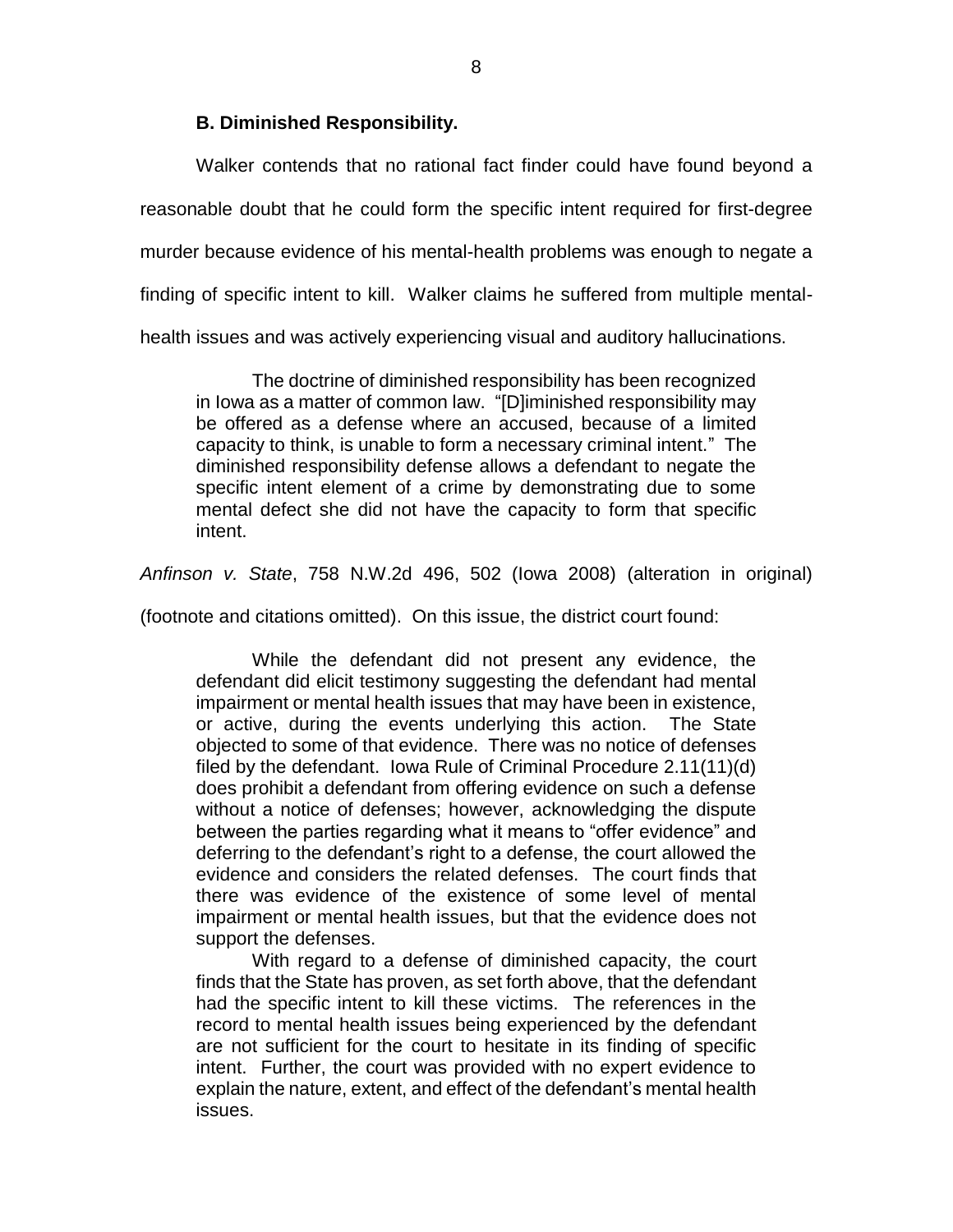We agree.

Walker admits that he offered no evidence on the defense of diminished responsibility but contends that information about his mental health elicited during the State's case-in-chief is enough to support his diminished responsibility argument. Walker references testimony from those who knew him, writings from his journal, statements made during his interview with detectives, and the fact he was shaking when found by police officers in the Hy-Vee restroom after the murders, and that he continued to shake at the hospital—all admitted during the State's case-in-chief. But Walker offered no expert opinion relating to diminished responsibility. *See Lamasters v. State*, 821 N.W.2d 856, 869 (Iowa 2012). Walker's post-murder actions also weigh against a diminished responsibility defense—running away from the murder scene, throwing away the murder weapon, calling a friend for a ride, making up a story about being "jumped," falsely claiming to detectives that he could not remember attacking the victims. *See id*. There was sufficient evidence to support the district court's rejection of the diminished responsibility defense.

### **Conclusion.**

It is not disputed that Walker stabbed Sullivan and Negron and that they died as a result of their wounds. Sufficient evidence supports the finding that the killings were first-degree murder. The multiple wounds refute any suggestion of inadvertence or mistake and supply strong evidence of malice and intent to kill. *See Poyner*, 306 N.W.2d at 718. We find unavailing Walker's argument that

9